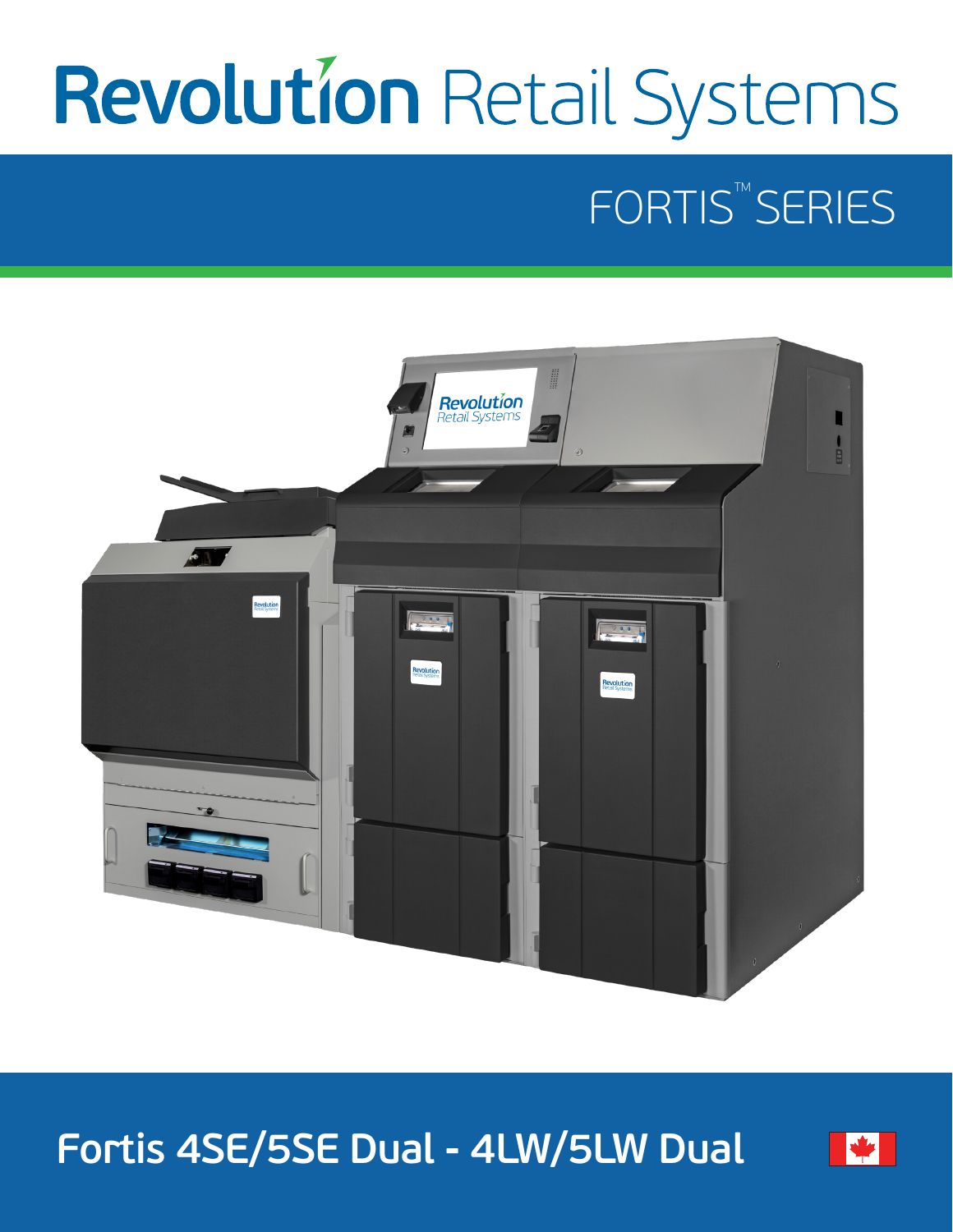## FORTIS<sup>™</sup>SERIES



Fortis 4SE/5SE Dual Fortis 4LW/5LW Dual

#### HARDWARE FEATURES:

- Closed Loop Architecture of Notes and Coins; No Manual Intervention Required
- Continuous 24/7 Monitoring
- Audit Cassette Allowing Automatic Internal Validation of Any Recycling Cassette
- Lockable Large-Capacity Deposit Cassette Accepting Up to 7,200 Notes
- "Fitness Sort" on Recycled Notes
- Two Roll Storages with Capacity Up to 250 Notes Each to Hold Escrow and Rejected Notes, Respectively
- Pocket Note Acceptor Handles Large Bundles of Notes (Up to 250 Notes)
- Flexible Note Orientation (No Need to Separate or Face Notes)
- Scalable Cluster Format Up to Two (2) Note Recyclers in Dual Configurations
- Coin Discrimination (i.e. Counterfeit Coin Rejection)
- Dispenses Coins Directly into Till Tray Fortis 4SE & 5SE
- Dispenses Coins Directly into Till Drawer Fortis 4LW & 5LW
- Coin Cup LEDs (Notification if Change is Left in Cups)
- Integrated Printer
- Optional Integrated Biometrics (Fingerprint Reader)
- Optional Integrated Barcode Scanner for Till Check In/Out
- Optional Integrated Drop/Storage Vault
- Uninterruptible Power Supply



#### SOFTWARE FEATURES:

- PCI Compliant
- REACH<sup>™</sup> Remote Monitoring and Management
- Real Time Cash/Coin Level Monitoring
- Reporting Standard or Custom
- Lane and/or Clerk Accountability
- Tills and Drop Bags Automatically Traced to a Specific User by Utilizing Bar-Coding
- Multiple Tills per Register/Lane
- Configurable User Permission Levels for Equipment Access
- Multiple User Authentication Schemes (Log-in and PIN, or Biometrics)
- Automatic Prompting of Periodic Password Changes
- Customized Programming of ID Cards
- Track Monies Outside of Unit with External Vault Fund Function
- Guided Deposit Preparation: Automatically Calculates and Moves Deposit to Courier Cassette
- Automatic End of Day Reporting
- Courier Specific Log-In Menu
- Video Troubleshooting Tips
- Video Guidance for System Operation

#### FEATURE CAPABILITY:

- Ability to Integrate with POS System
- Same Day Credit on Deposit (Provisional Credit)

### **Revolution Retail Systems**

Revolution Retail Systems LLC | 1400 Valwood Parkway, Suite 100 | Carrollton, TX 75006 | Tel: 469.317.2910 | 855.616.3827 | Fax: 469.364.3856 © January 2022 Revolution Retail Systems LLC | www.rrs360.com | Email: revolutionsales@rrs360.com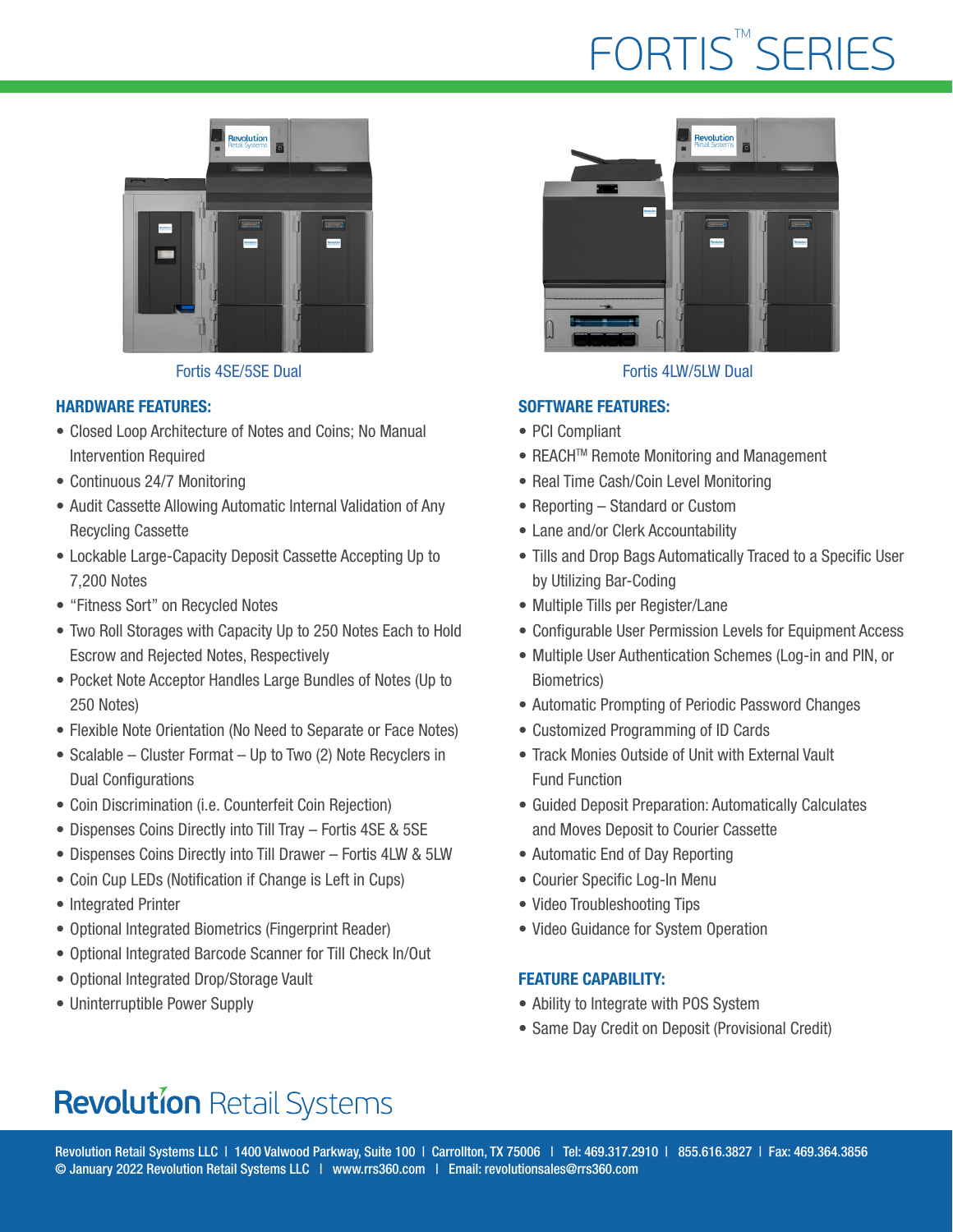# FORTIS<sup>™</sup>SERIES

#### **SPECIFICATIONS**

| Physical Characteristics (nominal):        | <b>Fortis 4SE Dual</b>    | <b>Fortis 4LW Dual</b>    | <b>Fortis 5SE Dual</b>     | <b>Fortis 5LW Dual</b>    |
|--------------------------------------------|---------------------------|---------------------------|----------------------------|---------------------------|
| Height                                     | 60.24"<br>$(1,530.07$ mm) | 60.24"<br>$(1,530.07$ mm) | 60.24"<br>$(1,530.07$ mm)  | 60.24"<br>$(1,530.07$ mm) |
| Width                                      | 63.21"<br>$(1,605.56$ mm) | 72.22"<br>$(1,834.41$ mm) | 63.21"<br>$(1,605.56$ mm)  | 72.22"<br>$(1,834.41$ mm) |
| Depth (install depth)                      | 39.57"<br>$(1,005.00$ mm) | 39.57"<br>$(1,005.00$ mm) | 39.57"<br>$(1,005.00$ mm)  | 39.57"<br>$(1,005.00$ mm) |
| Weight (empty)                             | 3,400 lbs<br>$(1,542$ kg) | 3,500 lbs<br>$(1,588$ kg) | 3,400 lbs<br>$(1, 542$ kg) | 3,500 lbs<br>$(1,588$ kg) |
| <b>Device Configuration:</b>               |                           |                           |                            |                           |
| Number of Recycle Cassettes                | 8                         | 8                         | 6                          | $6\,$                     |
| Number of Small Recycle Cassettes          | $\mathbf 0$               | 0                         | 4                          | 4                         |
| <b>Number of Deposit Cassettes</b>         | $\overline{2}$            | $\overline{2}$            | $\overline{2}$             | $\overline{2}$            |
| <b>Number of Audit Cassettes</b>           | 1                         | 1                         | 1                          | 1                         |
| Notes:                                     |                           |                           |                            |                           |
| Capacity per Cassette (approximate):       |                           |                           |                            |                           |
| <b>Recycle Cassette</b>                    | 3,000 notes               | 3,000 notes               | 3,000 notes                | 2,700 notes               |
| <b>Small Cassette</b>                      | 800 notes                 | 800 notes                 | 800 notes                  | 800 notes                 |
| <b>Deposit Cassette</b>                    | 7,200 notes               | 7,200 notes               | 7,200 notes                | 7,200 notes               |
| Roll Storages (total)                      | 500 notes                 | 500 notes                 | 500 notes                  | 500 notes                 |
| <b>Total Capacity of Notes</b>             | 38,400 notes              | 38,400 notes              | 35,600 notes               | 35,600 notes              |
| Processing Speed In or Out (max)           | 10 notes/sec              | 10 notes/sec              | 10 notes/sec               | 10 notes/sec              |
| Recycling Capability (max)                 | (8)<br>denominations      | (8)<br>denominations      | (10)<br>denominations      | (10)<br>denominations     |
| Coin:                                      |                           |                           |                            |                           |
| Number of Recycle Modules                  | $\overline{4}$            | 4                         | $\overline{4}$             | 4                         |
| <b>Capacity by Denomination (maximum):</b> |                           |                           |                            |                           |
| • Nickels                                  | 3,000                     | 6,500                     | 3,000                      | 6,500                     |
| • Dimes                                    | 6,200                     | 15,000                    | 6,200                      | 15,000                    |
| • Quarters                                 | 2,700                     | 5,800                     | 2,700                      | 5,800                     |
| • Loonies                                  | 1,800                     | 2,050                     | 1,800                      | 2,050                     |
| • Toonies                                  | 1,700                     | 1,900                     | 1,700                      | 1,900                     |
| • Sorted Overflow                          | $---$                     | 15,000                    | $---$                      | 15,000                    |
| <b>Total Coin Capacity</b>                 | 15,400                    | 46,250                    | 15,400                     | 46,250                    |
| Coin Processing Speed In (up to)           | 700 coin/min              | 3,000 coin/min            | 700 coin/min               | 3,000 coin/min            |
| Coin processing Speed Out (up to)          | 16 coin/sec               | 32 coin/sec               | 16 coin/sec                | 32 coin/sec               |
| Accepts Up To                              | (6) denominations         | (6) denominations         | (6) denominations          | (6) denominations         |
| Recycle Up To                              | (4) denominations         | (4) denominations         | (4) denominations          | (4) denominations         |

### **Revolution Retail Systems**

Revolution Retail Systems LLC | 1400 Valwood Parkway, Suite 100 | Carrollton, TX 75006 | Tel: 469.317.2910 | 855.616.3827 | Fax: 469.364.3856 © January 2022 Revolution Retail Systems LLC | www.rrs360.com | Email: revolutionsales@rrs360.com